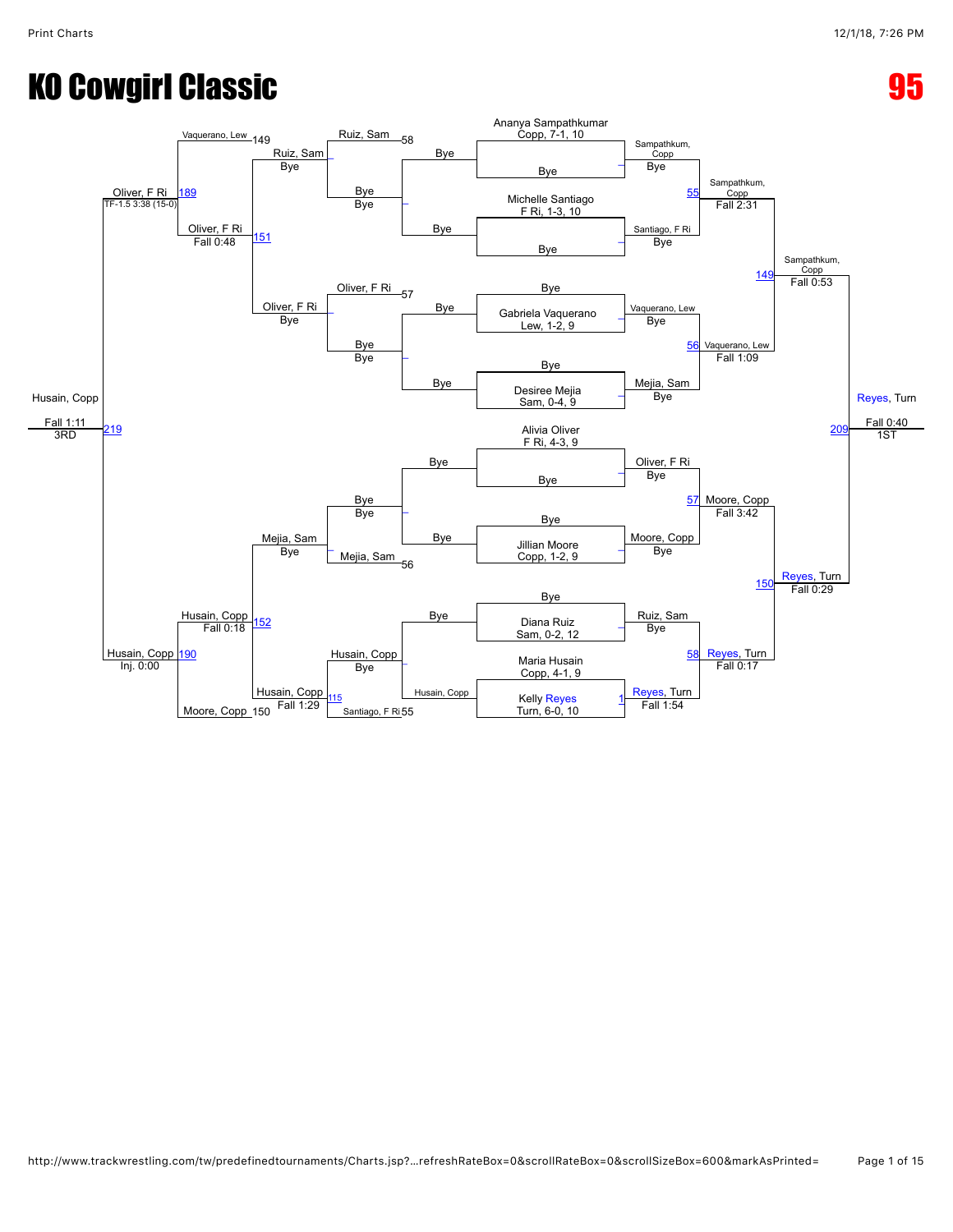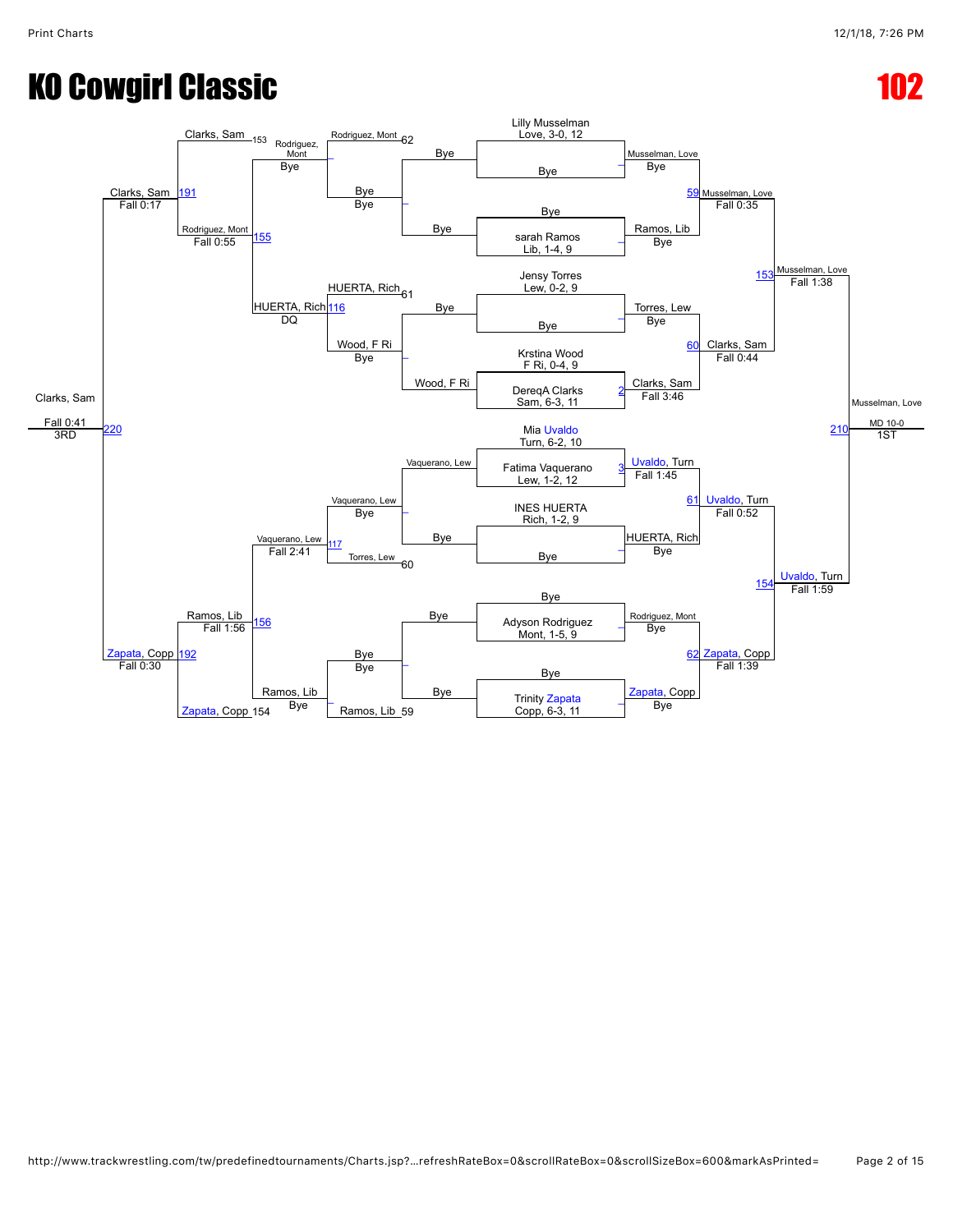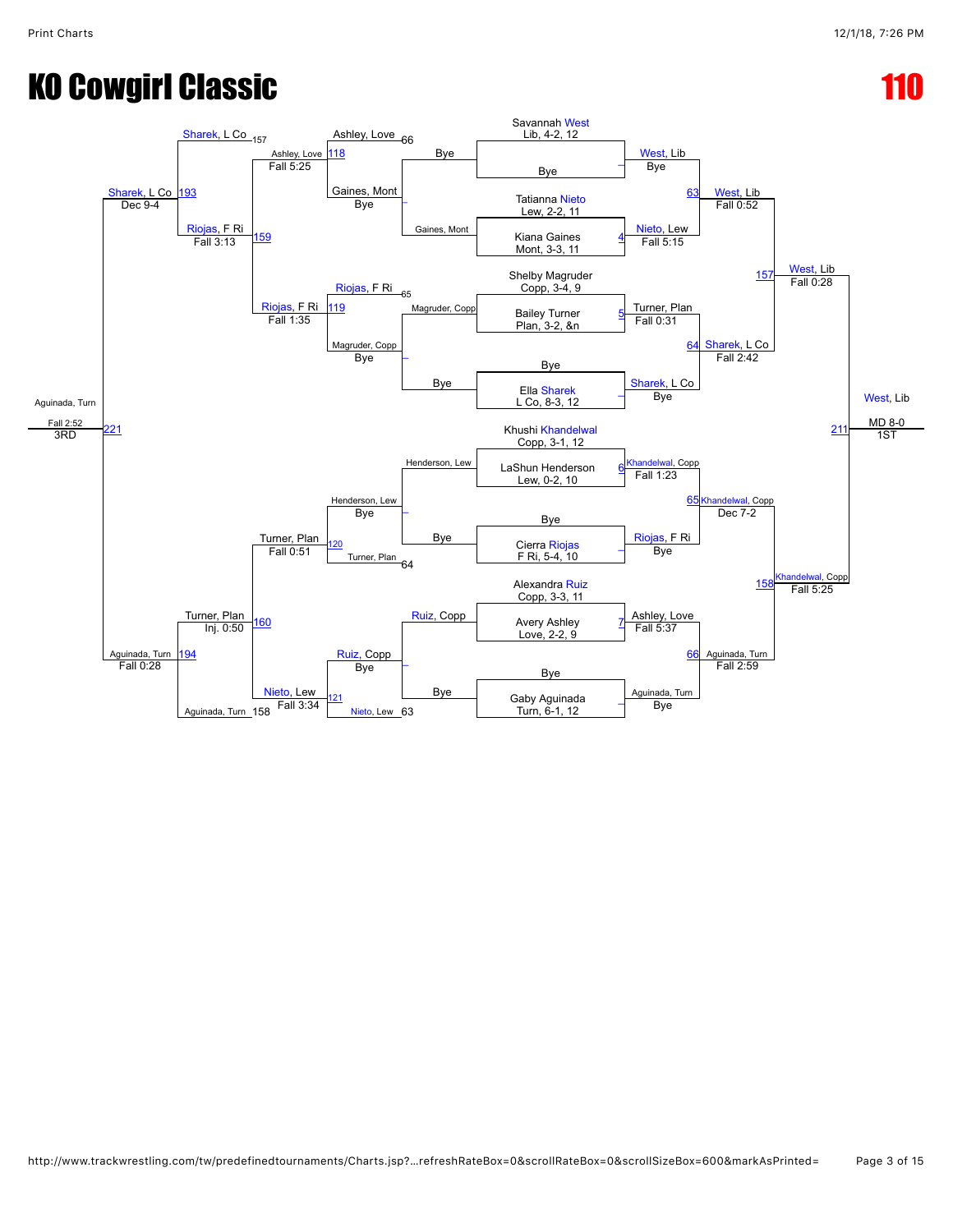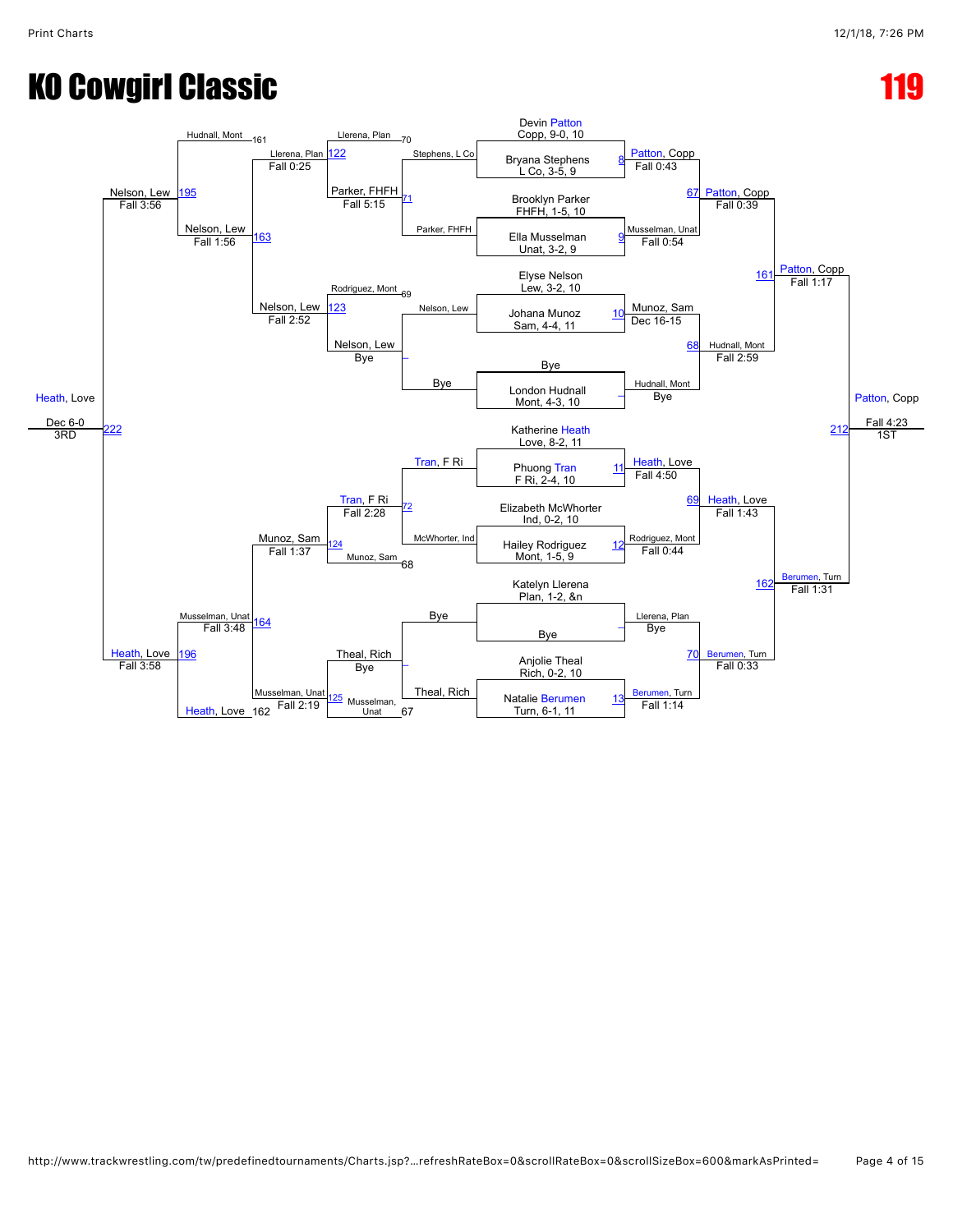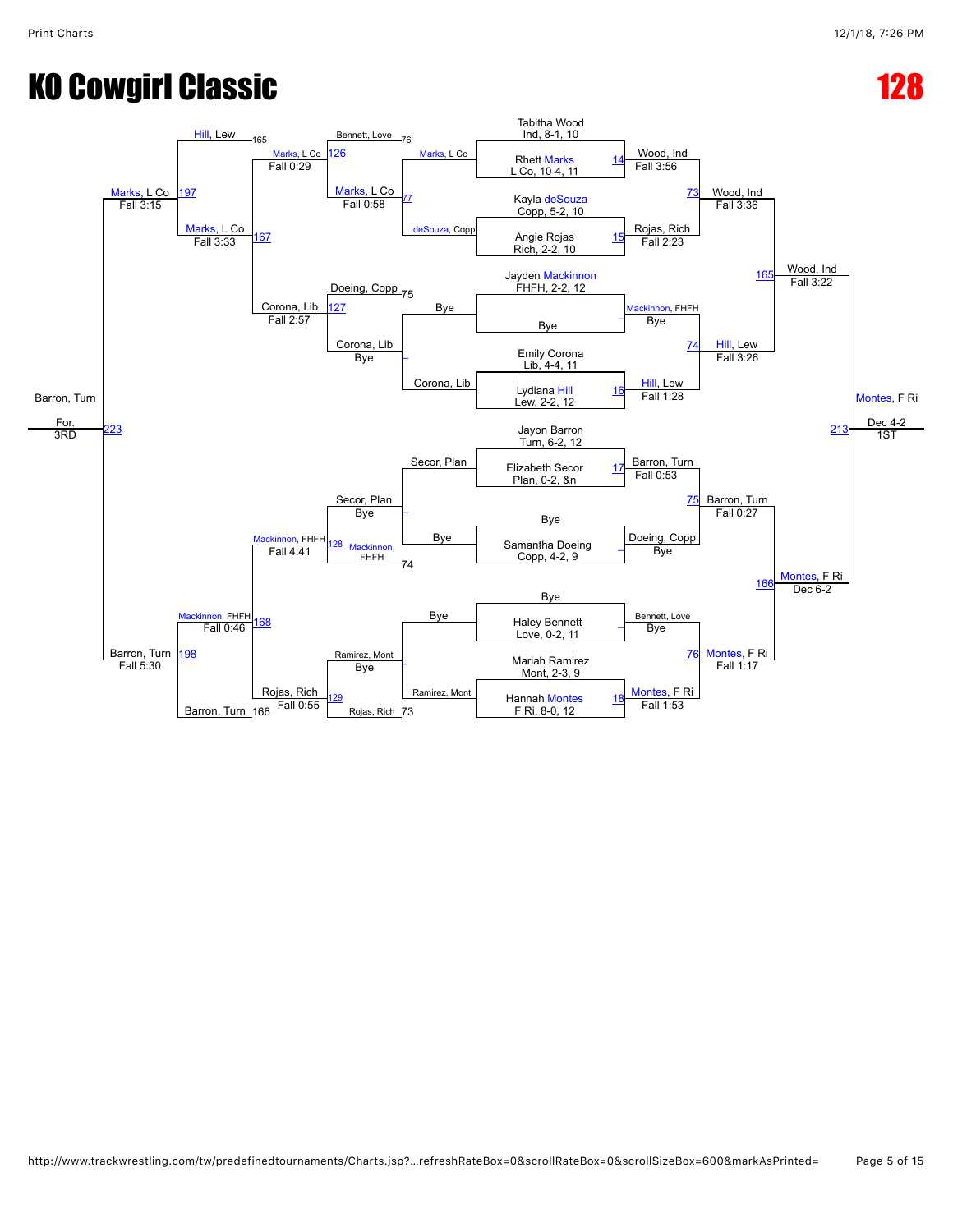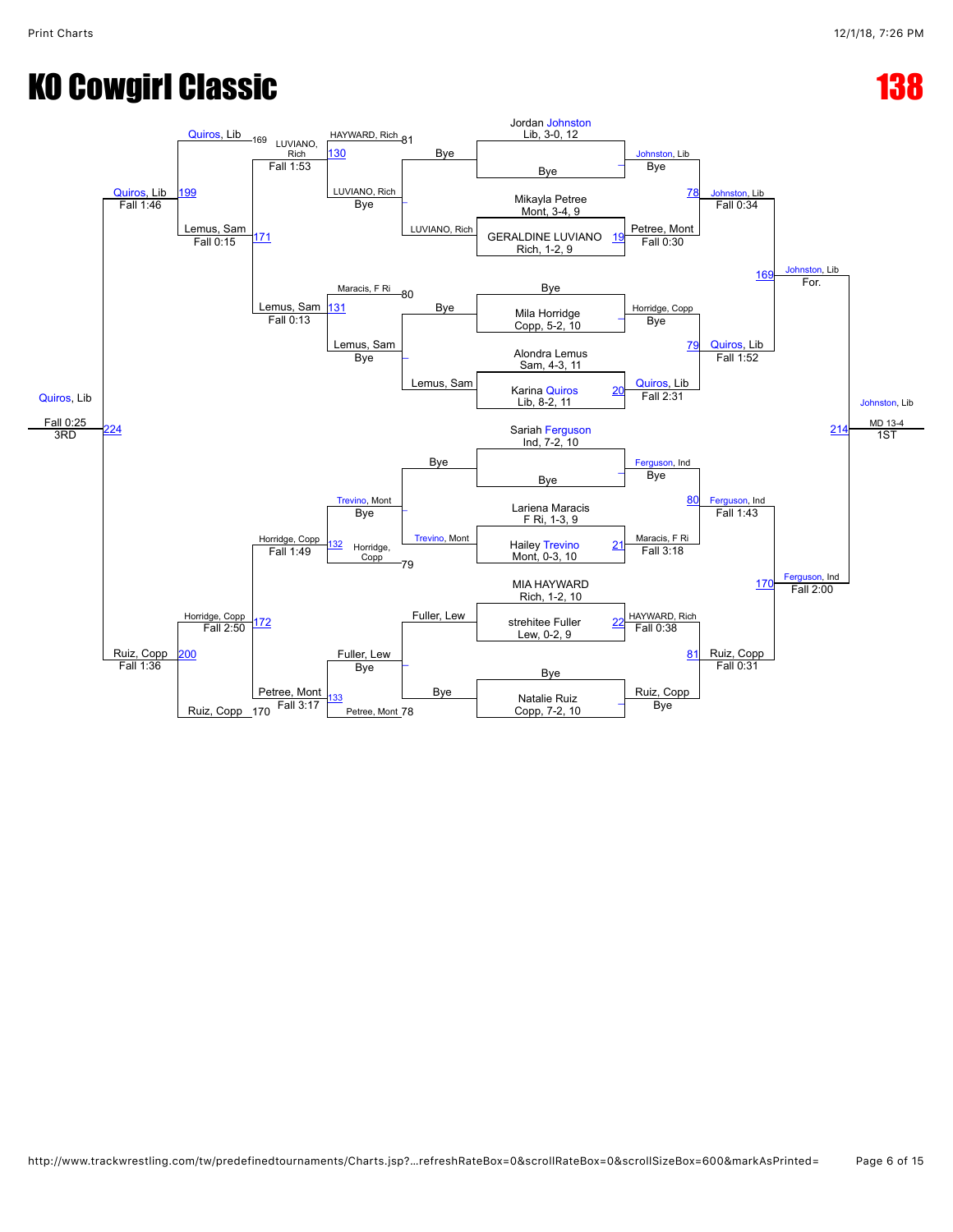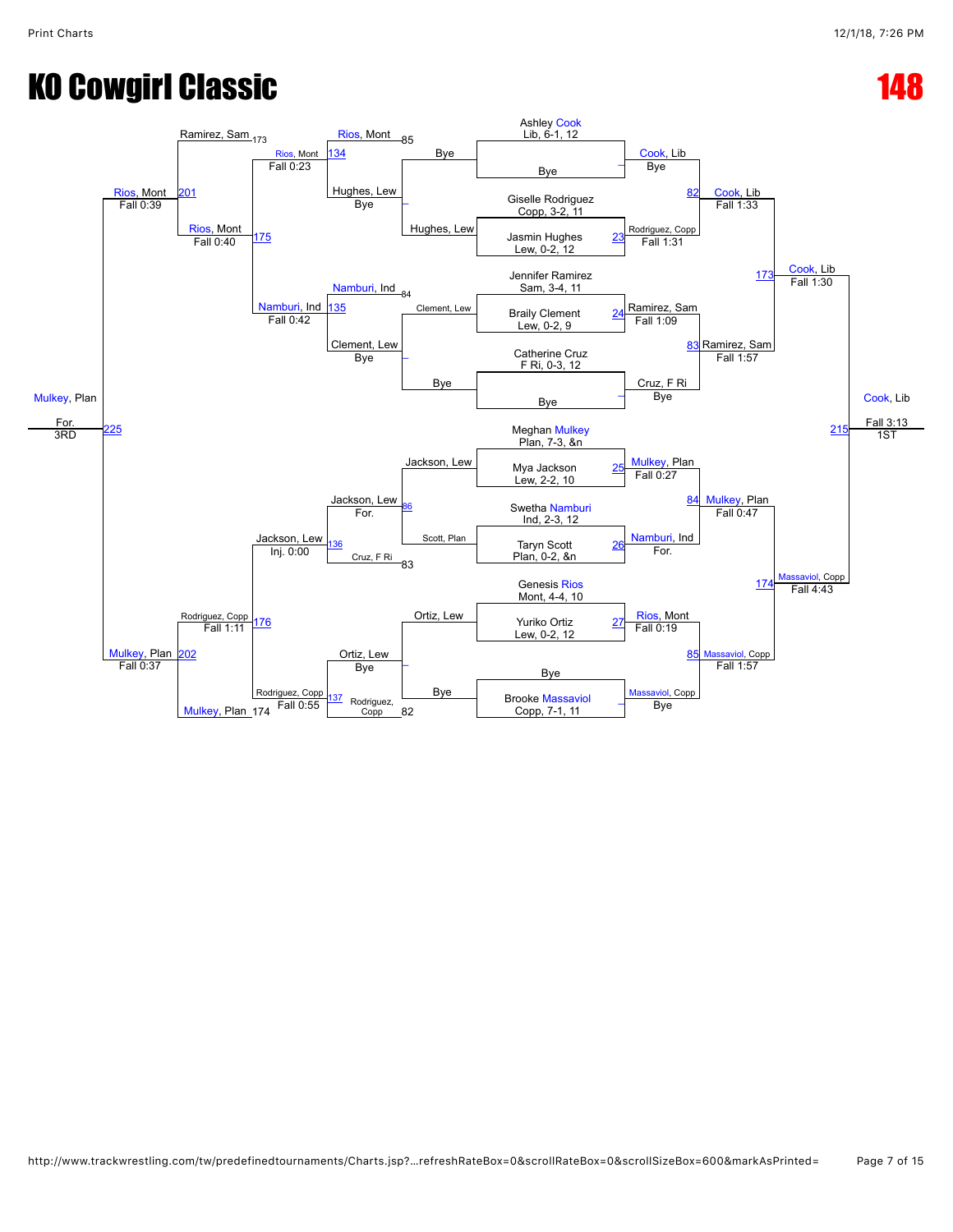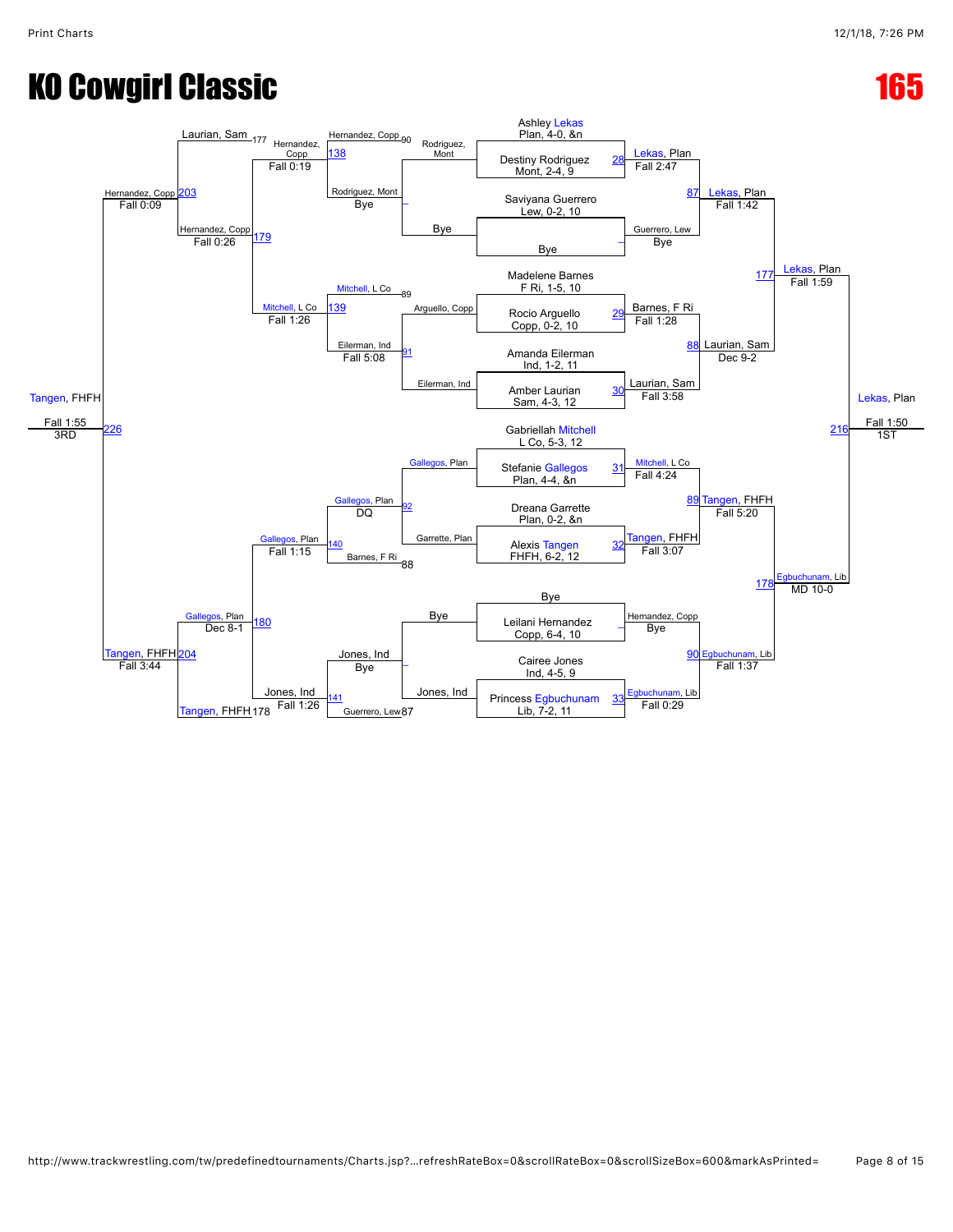![](_page_8_Figure_3.jpeg)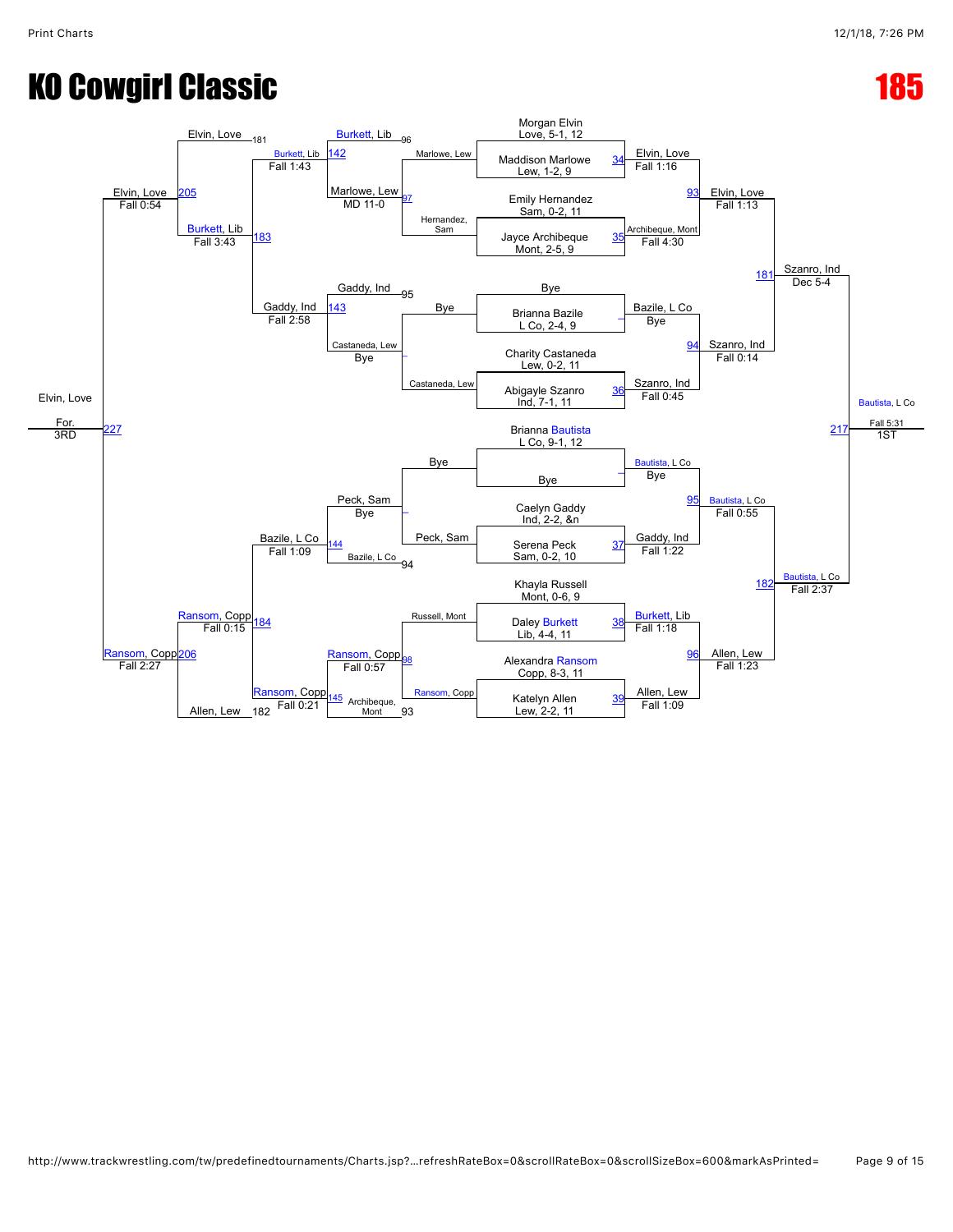![](_page_9_Figure_3.jpeg)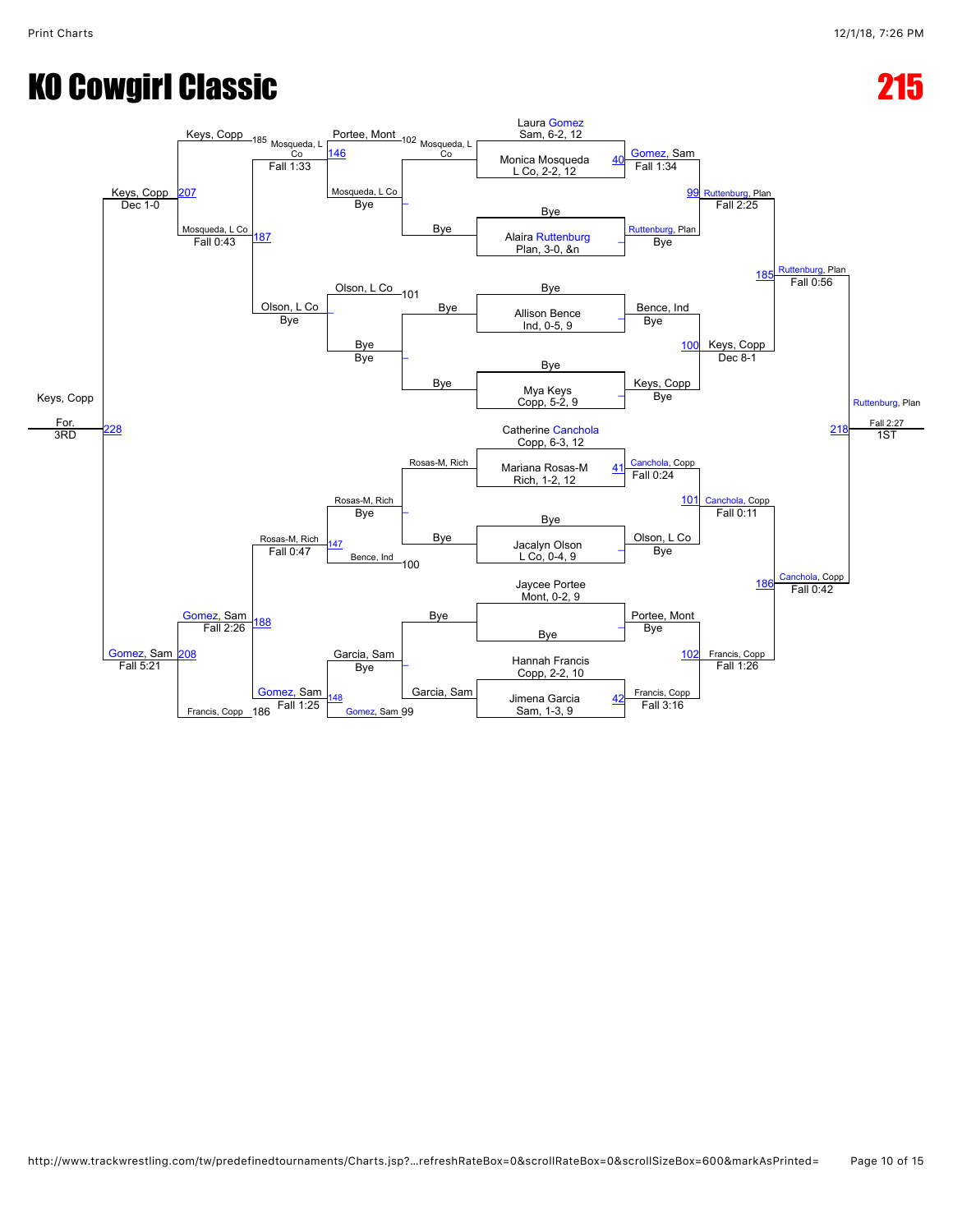![](_page_10_Figure_3.jpeg)

![](_page_10_Figure_4.jpeg)

![](_page_10_Figure_5.jpeg)

| <b>WRESTLERS</b>                    |     |
|-------------------------------------|-----|
| Yelissa Facundo, F Ri, 3-3, 11      | 1ST |
| Sophia Ramos, Sam, 0-2, 9           |     |
| Genesis Duarte, Sam, 0-4, 9         | 2ND |
| Makayla Torres, Mont, 1-1, 9        |     |
| Bye                                 | 3RD |
| Samanvi Chintalapudi, Copp, 2-0, 10 |     |
|                                     | 4TH |
|                                     |     |
|                                     | 5TH |
|                                     |     |

**6TH**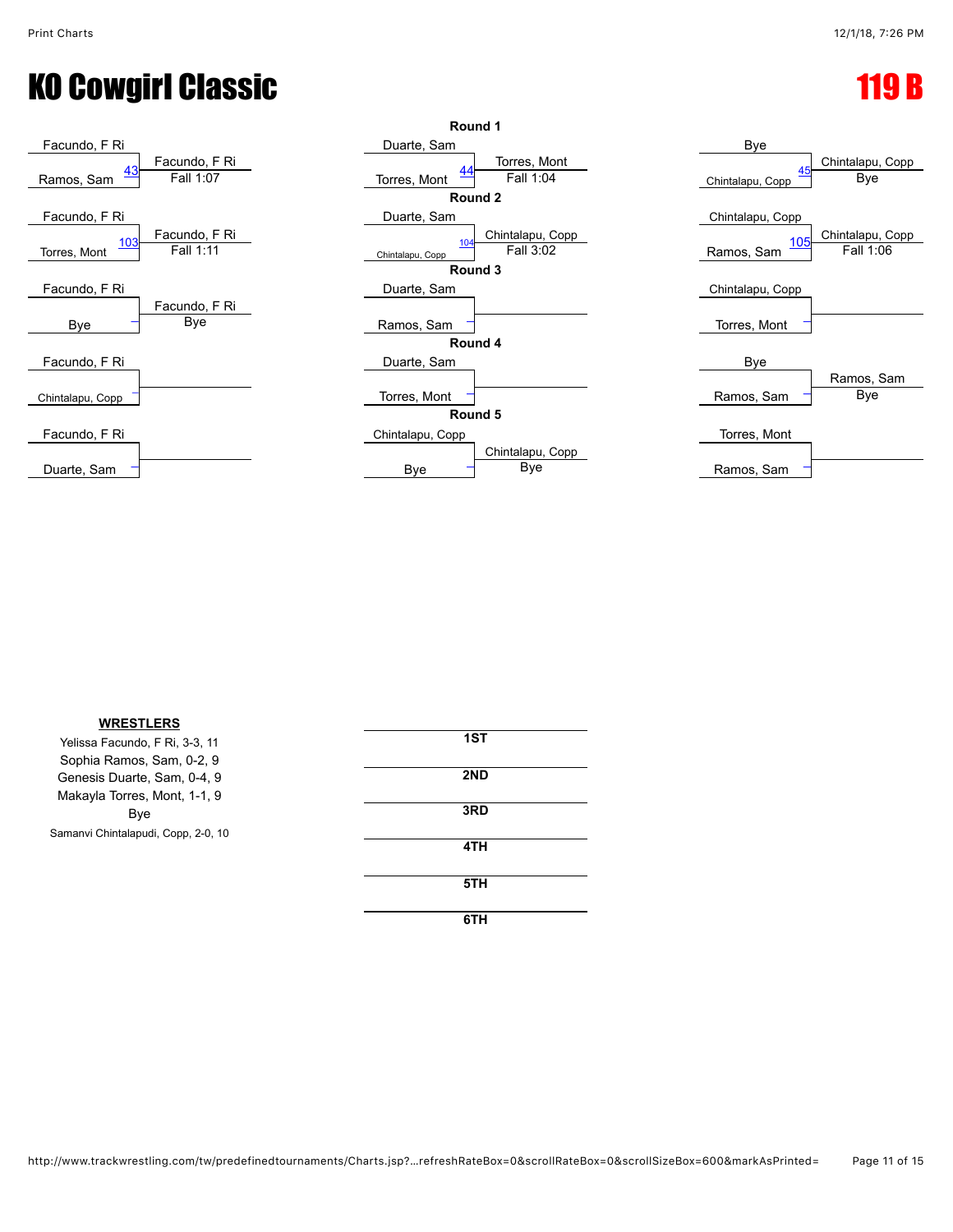### KO Cowgirl Classic **128 B**

![](_page_11_Figure_3.jpeg)

![](_page_11_Figure_4.jpeg)

| Jauhari, Copp<br>Zejda, Plan<br><u>47</u><br>Fall 0:38<br>Zejda, Plan |
|-----------------------------------------------------------------------|
| Bye                                                                   |
| Jauhari, Copp<br>Bye<br>Jauhari, Copp                                 |
| Bye                                                                   |
| Zejda, Plan<br>Bye<br>Zejda, Plan                                     |
| Jauhari, Copp                                                         |
| Cruz, Sam                                                             |
| Zejda, Plan                                                           |
| Cruz Sam                                                              |

| <b>WRESTLERS</b>               |     |  |
|--------------------------------|-----|--|
| Madilene Aronson, Lib, 3-3, 11 | 1ST |  |
| Lizette Cruz, Sam, 0-4, 10     |     |  |
| Angela Esquivel, L Co, 1-2, 9  | 2ND |  |
| Madilene Aronson, Lib, 3-3, 11 |     |  |
| Sachi Jauhari, Copp, 0-1, 9    | 3RD |  |
| Brook Zejda, Plan, 2-0, &n     |     |  |
|                                | 4TH |  |
|                                | 5TH |  |
|                                |     |  |
|                                | 6TH |  |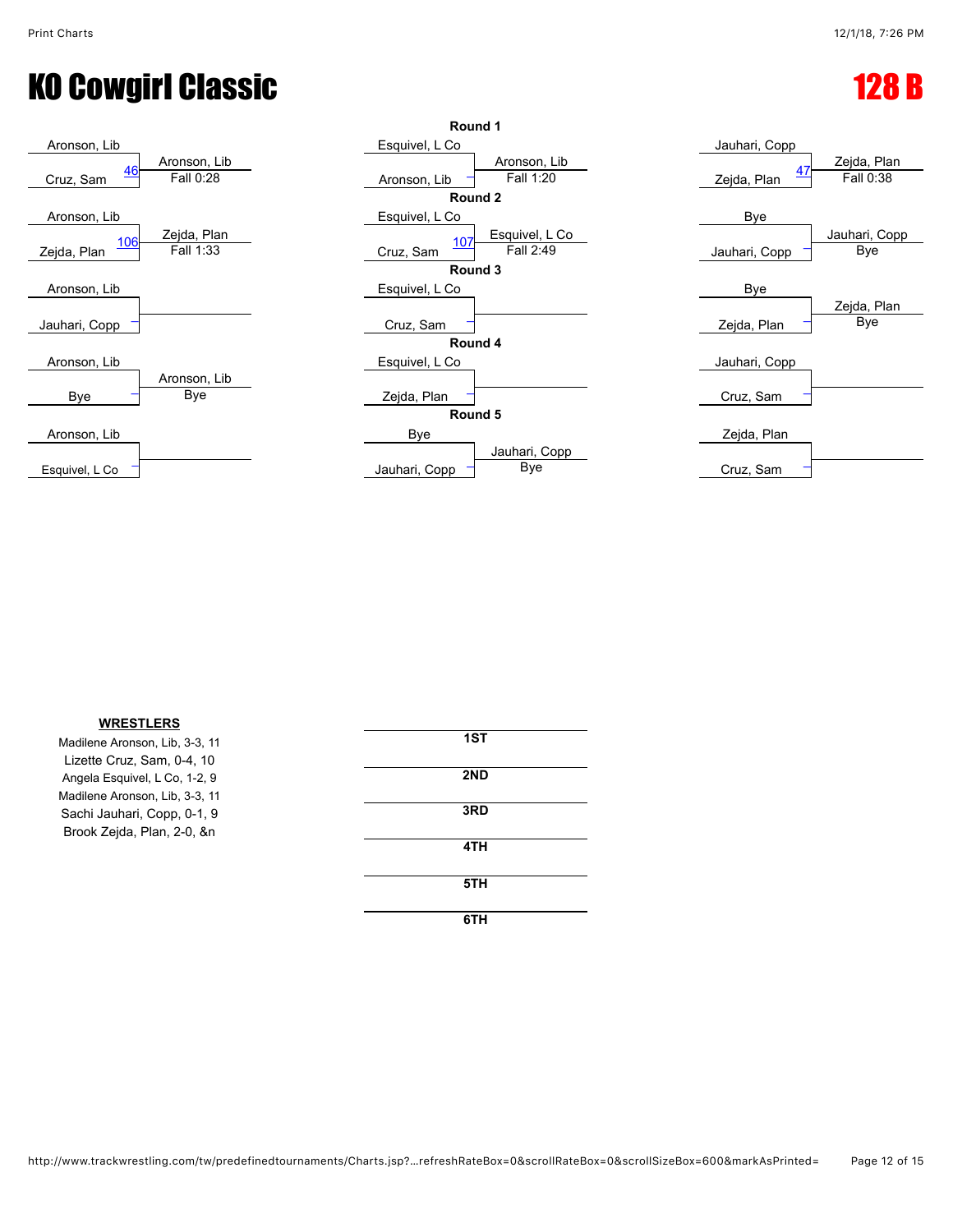# KO Cowgirl Classic **138 B**

![](_page_12_Figure_3.jpeg)

![](_page_12_Figure_4.jpeg)

| Cuevas, Mont                                             |
|----------------------------------------------------------|
| Johnson, Mont<br><u>50</u><br>Fall 3:27<br>Johnson, Mont |
| Cuevas, Mont                                             |
| Hollan, Sam<br><u> 110</u><br>Fall $2:21$<br>Hollan, Sam |
| Villarba, Copp                                           |
| Johnson, Mont                                            |
| Cuevas, Mont                                             |
| Hollan, Sam                                              |
| Johnson, Mont                                            |
| Hollan, Sam                                              |

| <b>WRESTLERS</b>               |     |
|--------------------------------|-----|
| Karina Alvarado, Mont, 4-1, 9  | 1ST |
| Dazhane Hollan, Sam, 1-1, 12   |     |
| Zanydiah Oliva, Mont, 0-2, 11  | 2ND |
| Dorian Villarba, Copp, 2-0, 10 |     |
| Celastin Cuevas, Mont, 1-4, 9  | 3RD |
| Alexya Johnson, Mont, 1-1, 9   |     |
|                                | 4TH |
|                                |     |
|                                | 5TH |
|                                |     |

#### **6TH**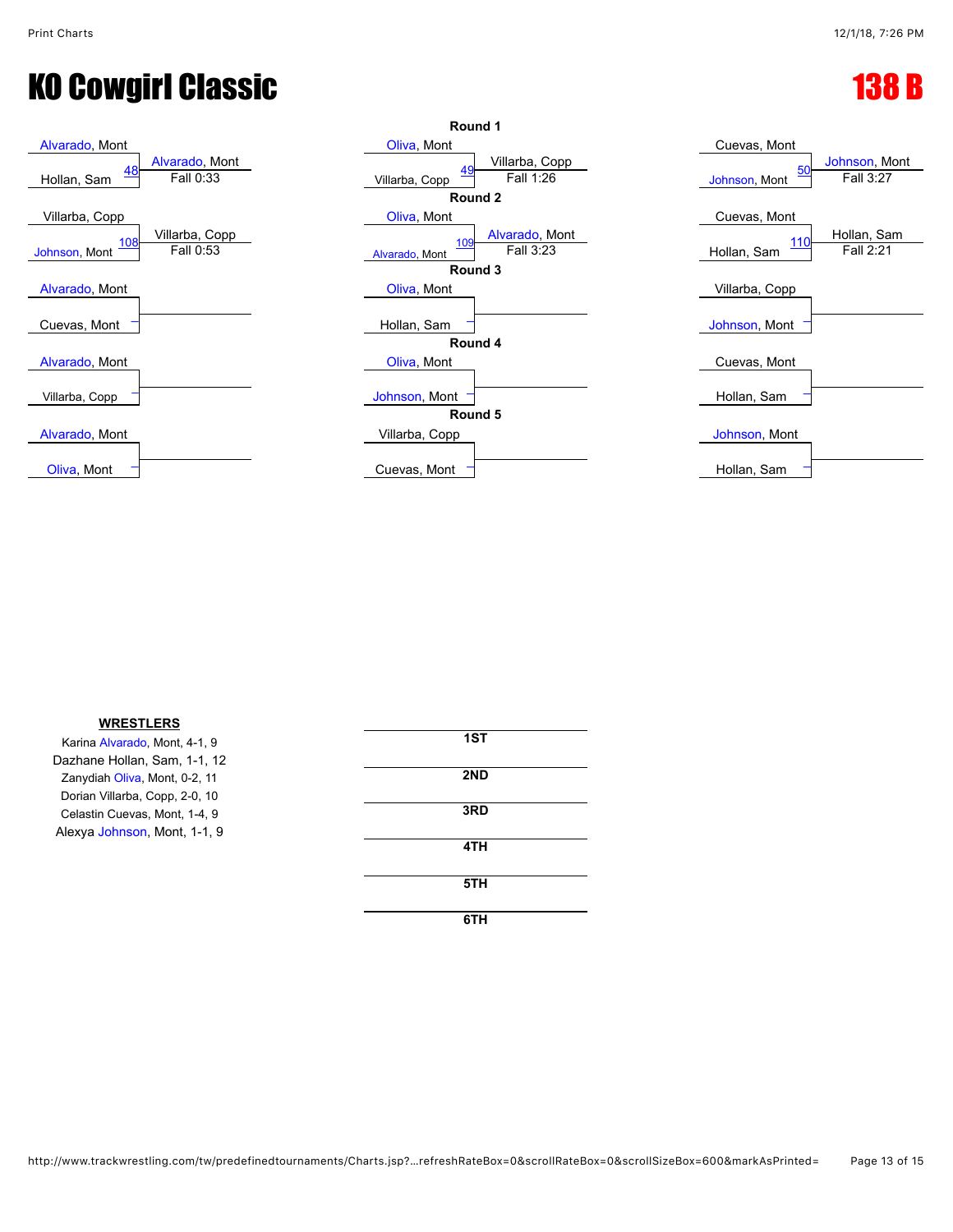![](_page_13_Figure_3.jpeg)